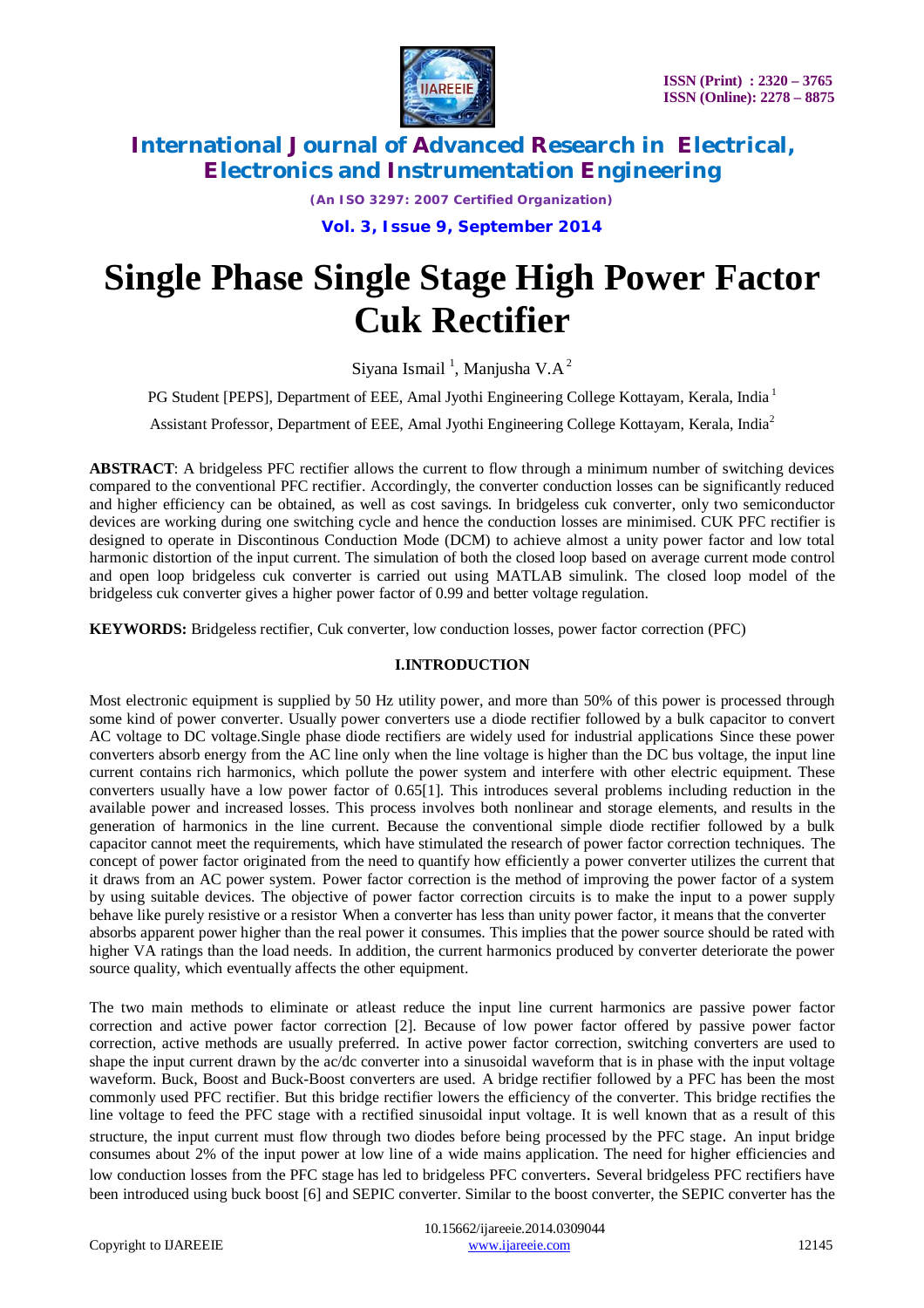

*(An ISO 3297: 2007 Certified Organization)*

### **Vol. 3, Issue 9, September 2014**

disadvantage of discontinuous output current resulting in a relatively high output ripple. Bridgeless circuits with boost converter [5] and buck converters[4] were presented. In boost converter the dc output voltage is higher than the peak input voltage and it cannot be used for low power application such as for telecommunication [3]. By using the buck converter the input current does not track the input voltage at zero crossings of input voltage [4]. Also, buck PFC converter results in an increased total harmonic distortion (THD) and a reduced power factor. In my work bridgeless cuk rectifier is studied and simulated. The closed loop control of output voltage is done using average current mode control.

#### **II.BRIDGELESS CUK CONVERTER**

The bridgeless cuk PFC rectifier shown in figure 1 is formed by connecting two dc-dc cuk converters in parallel. Each converter can operate for each half line period. The number of semiconductors in the current flowing path is reduced to one or two. Hence the circuit efficiency is improved compared to the conventional cuk rectifier.



Figure 1: Bridgeless cuk converter[3]

The figure 1 shows the circuit diagram for bridgeless cuk converter. The Figure 2(a) shows the operation of bridgeless cuk rectifier during positive half cycle and Figure 2(b) shows the operation of bridgeless cuk rectifier during negative half cycle.



Figrure 2: Equivalent circuits(a) During positive half cycle (b) During negative half cycle<sup>[3]</sup>

Here during the positive half cycle switch  $Q_1$  is turned on. The current flowing path during this half cycle of supply voltage is through L1, Q1, C1 and D01. Dp is active during this cycle and it connects AC source to the output. During the negative half cycle switch Q2 is turned on. The current flowing path during the negative half cycle of supply voltage is

 10.15662/ijareeie.2014.0309044 Copyright to UAREEIE www.ijareeie.com 12146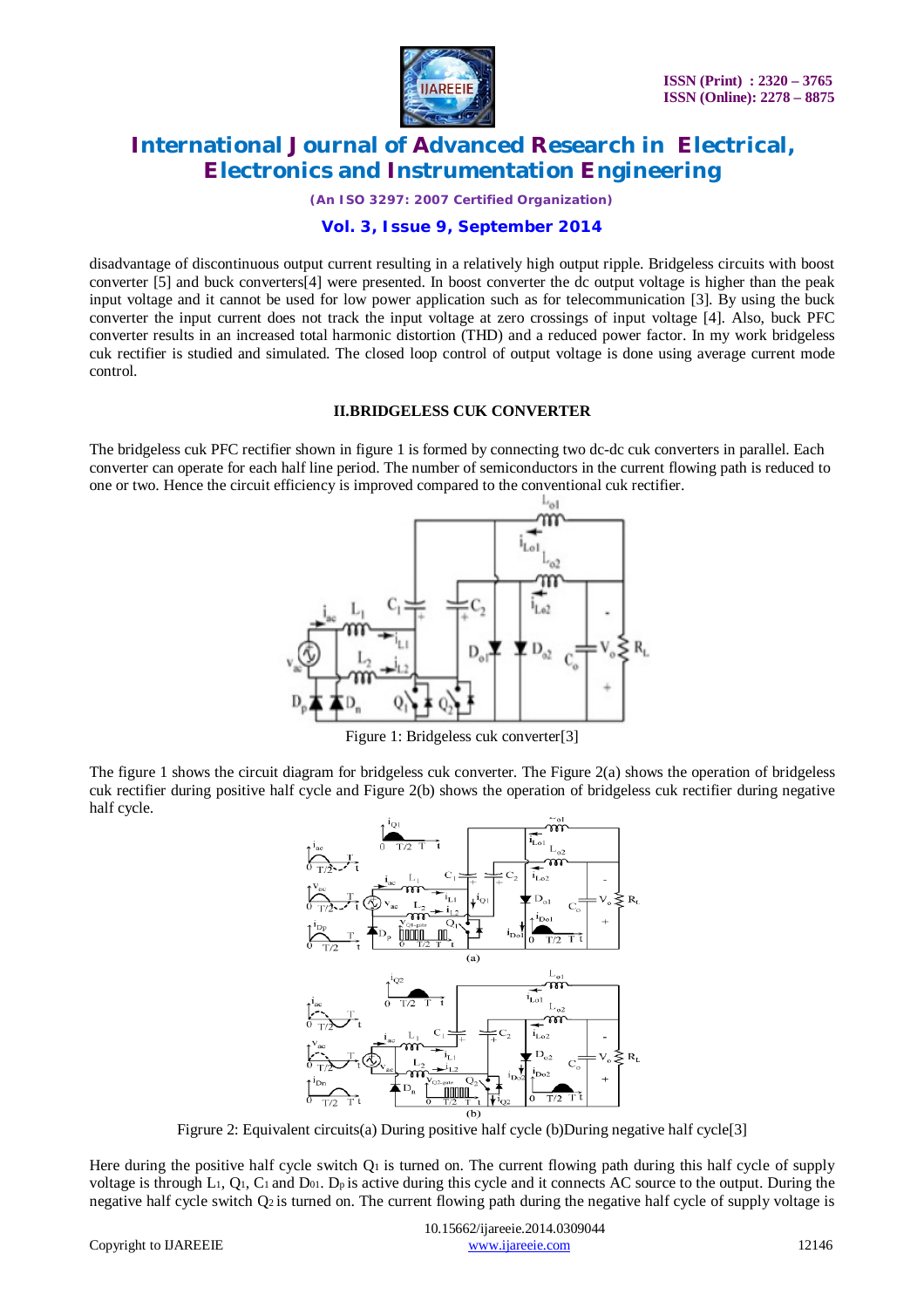

*(An ISO 3297: 2007 Certified Organization)*

### **Vol. 3, Issue 9, September 2014**

through L2,  $Q_2$ ,  $C_2$  and  $D_{02}$ . Dn is active during this cycle and it connects AC source to output. Here  $D_p$  or  $D_n$  connects the output voltage bus to input and thus common mode EMI noise emission can be eliminated. Control signals for the switch  $Q_1$  and  $Q_2$  can be controlled by the same control signals and hence the control circuitry is simple.

#### **2.1 Principle of operation**

The circuit operation during the positive and negative cycle of input voltage is same. Due to this symmetry of the circuit, it is sufficient to analyze the circuit operation during any one half cycle ie, positive half cycle. The circuit is analysed based on certain assumptions:- Input voltage is sinusoidal, components are ideal, all capacitors are large enough to reduce switching voltage ripple. The converter is operated in the Discontinuous Conduction Mode (DCM). The advantages offered by DCM operation include natural near-unity power factor, the power switches are turned ON at zero current, and the output diodes (D01 and D02) are turned OFF at zero current. Thus, the losses due to the turn-ON switching and the reverse recovery of the output diodes are considerably reduced. The circuit operation is divided into three distinct operating stages during one switching period.

Stage 1: In this stage Q1 is turned on. The current VC1 will flow through the switch and hence Dp is forward biased. The diode D01 is reverse biased by reverse voltage (Vac  $+$  V0). D02 is reverse biased by output voltage V0. The current through inductors iL1 and iL01 increases linearly with input voltage. Current through inductor iL02 is zero due to constant voltage across C2. The Stage 1 operation is shown in figure 3.



Stage 2: In this stage switch Q<sub>1</sub> is turned off. Diode D<sub>01</sub> is turned on to provide path for inductor currents iL1 and iL01. D<sub>p</sub> is forward biased by the current i<sub>L1</sub>. This stage ends when the current through diode D01 is zero. The Stage 2 operation



Stage 3: During this interval both the switch and diode are revere biased. The inductors act as a current source and hence voltage across the inductors is zero. The current i<sub>L1</sub> charges the capacitor. This stage ends when  $Q_1$  is turned on. The Stage 3 operation is shown in figure 5.

is shown in figure 4.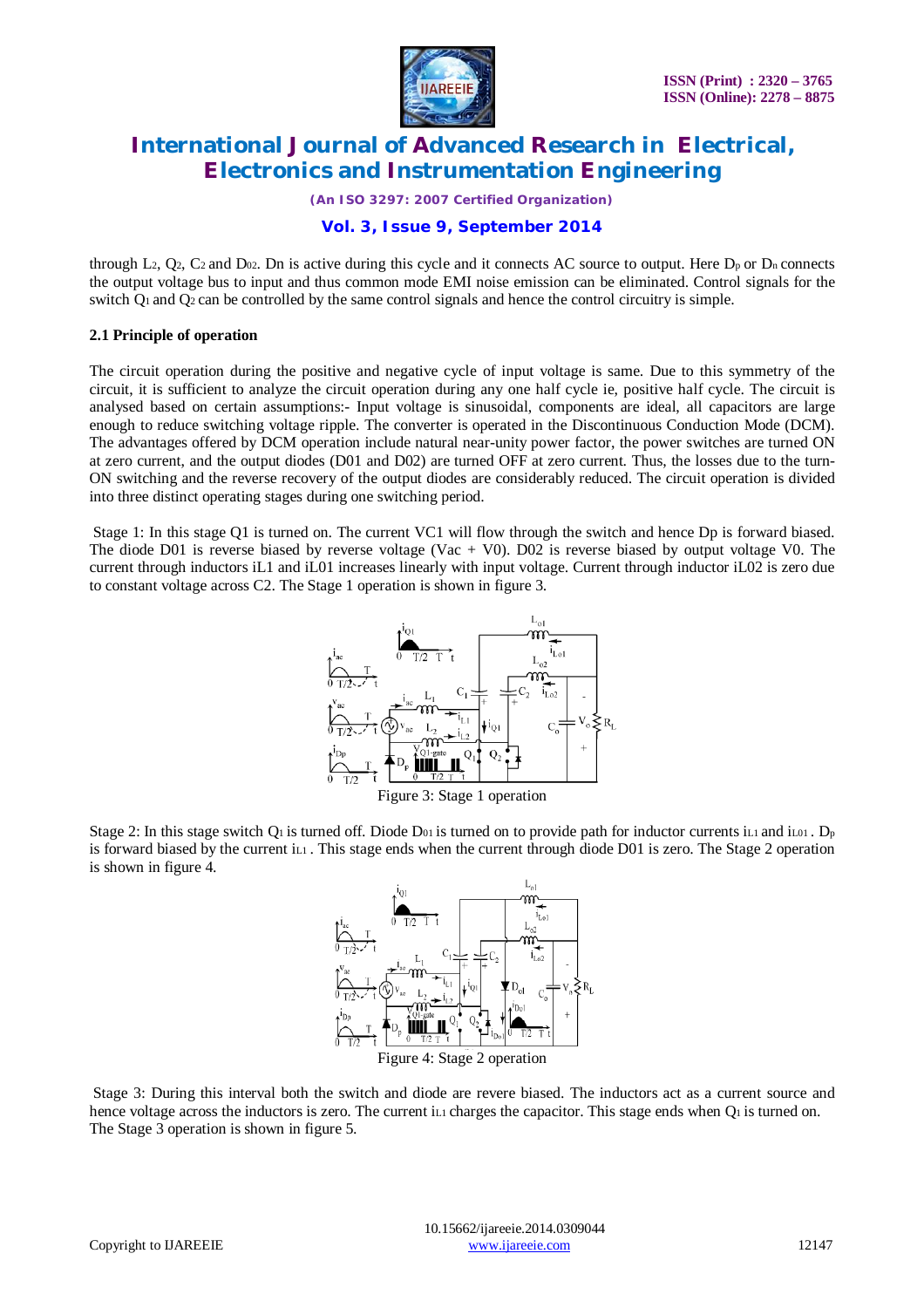

*(An ISO 3297: 2007 Certified Organization)*

**Vol. 3, Issue 9, September 2014**



#### **2.2 Design of the converter**

The design of the converter is made as below with certain mathematical assumptions. The DCM operation is obtained with the following condition:

$$
Ke < Ke_{crit} = \frac{1}{2(M+\sin(\omega t))^2} \tag{1}
$$

where  $K_e$  is a dimensionless conduction parameter and is given by:

$$
Ke = \frac{2L_e}{R_L T_S}
$$
 (2)

The values of the parasitic components are designed such that they follow the DCM condition such that  $Ke < Ke-crit$ min and those maximum and minimum values of Kecrit are as below:

$$
K_{e-cr-min} = \frac{1}{2(M+1)^2}
$$
 and  $K_{e-crit-min} \frac{1}{2M^2}$  (3)

Let input voltage  $V_{ac} = 100 V_{rms}$  and  $V_0 = 48V$  power P=150W, the output current is given by:

P=VI; 150=48I; output current I=3.125A

The output load resistance value is given by:

V<sub>o</sub>=IR; 48=3.125R; R=15.34 Ω.

Let the switching frequency be 50 kHz and output voltage should be less than 1%.

$$
\Delta i_{L1} < 10\%l_{L1} \text{ and } \Delta V_{c1} < 5\% \tag{4}
$$
\n
$$
\Delta l_{L1} = \frac{D.V_{in}}{Fs.L_1} \tag{5}
$$
\n
$$
\Delta l_{L2} = \frac{(1-D)V_0}{Fs.L_2} \tag{6}
$$

$$
\Delta V_{c1} = \frac{D.V_dI_d}{V.C.Fs}
$$
\nvalues of inductances and capacitors as given

\n
$$
T = \frac{V}{V.C.Fs}
$$
\n(7)

From the equations (5), (6), (7) the values of inductances and capacitances are given by: L<sub>1</sub>= L<sub>2</sub>=1mH, L<sub>01</sub>=L<sub>02</sub>=22<sub>µ</sub>H, C<sub>1</sub>=C<sub>2</sub>=1<sub>µ</sub>F, C<sub>out</sub>=12000<sub>µ</sub>F.

#### **III.AVERAGE CURRENT MODE CONTROL**

Average current mode control is used to control the shape of the input current and to regulate the output voltage [9]. The two major goals of controllers in PFC system: improved power factor and voltage regulation. The parameters used in the controllers to generate gate pulses of the switches are: input voltage, input current and output voltage. The inner loop is responsible for controlling the shape of the inductor current and the outer loop controls the output voltage and keeps it constant at the pre-defined reference value. In outer loop, the output voltage level is scaled and compared with the given reference. The error obtained from this comparison makes the input of the PI controller. The PI controller is designed to ensure the specifying desired nominal operating point for PFC converter, then regulating it, so that it stays very closer to the nominal operating point in the case of sudden disturbances, set point variations, noise, modelling errors and components variations. Output of this particular controller is the scaling factor and is used to obtain the current reference.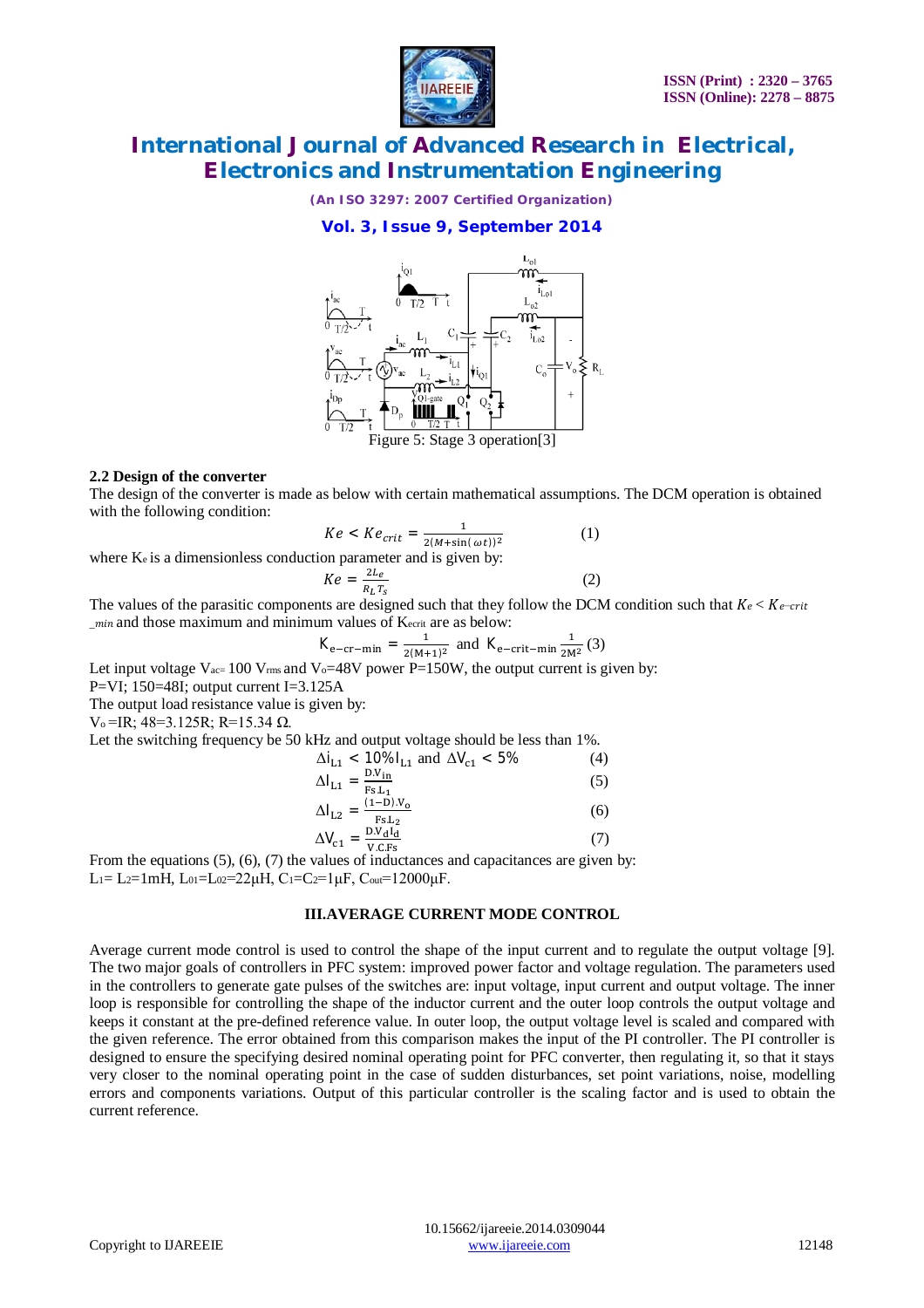

*(An ISO 3297: 2007 Certified Organization)*

### **Vol. 3, Issue 9, September 2014**



Figure5: Block diagram of closed loop controlled bridgeless cuk converter

In inner loop, the inductor current is compared with the reference current. The error of this comparison is processed by the different current controllers to be used to generate the gate signals of the switches. The block diagram of closed loop controlled bridgeless cuk converter is shown in Figure 5. Average current tracks the reference current with high degree of accuracy. This is especially important in high power factor converters. The average current mode control can be used to sense and control the current in any circuit branch. Fixed switching frequency and fast speed of response are other advantages of average current mode controller [8].

#### **IV.SIMULATION AND RESULTS**

The circuit is simulated using MATLAB in Open loop mode and closed loop mode. Average current mode controller is used to stabilize the voltage. The simulink model and the simulation results of both the open loop and closed loop are shown below. Open loop bridgeless cuk converter is modeled, so the inrush current during start- up is not controlled and the output voltage is not stabilized. The inrush current and the output voltage can be controlled by using PWM of switches using closed loop control.



Figure 6:Simulink model of bridgeless cuk converter

The Figure 6 shows the simulink model of bridgeless cuk converter. The converter is modeled for 150W. The value of components used in this circuit is designed for 100V input voltage and 48V output voltage. The power factor obtained for open loop model is 0.9972. The input voltage and current waveforms are inphase and is shown in Figure 7.The output voltage waveform is not stabilized at 48V with the variation in input voltage

 10.15662/ijareeie.2014.0309044 Copyright to IJAREEIE www.ijareeie.com 12149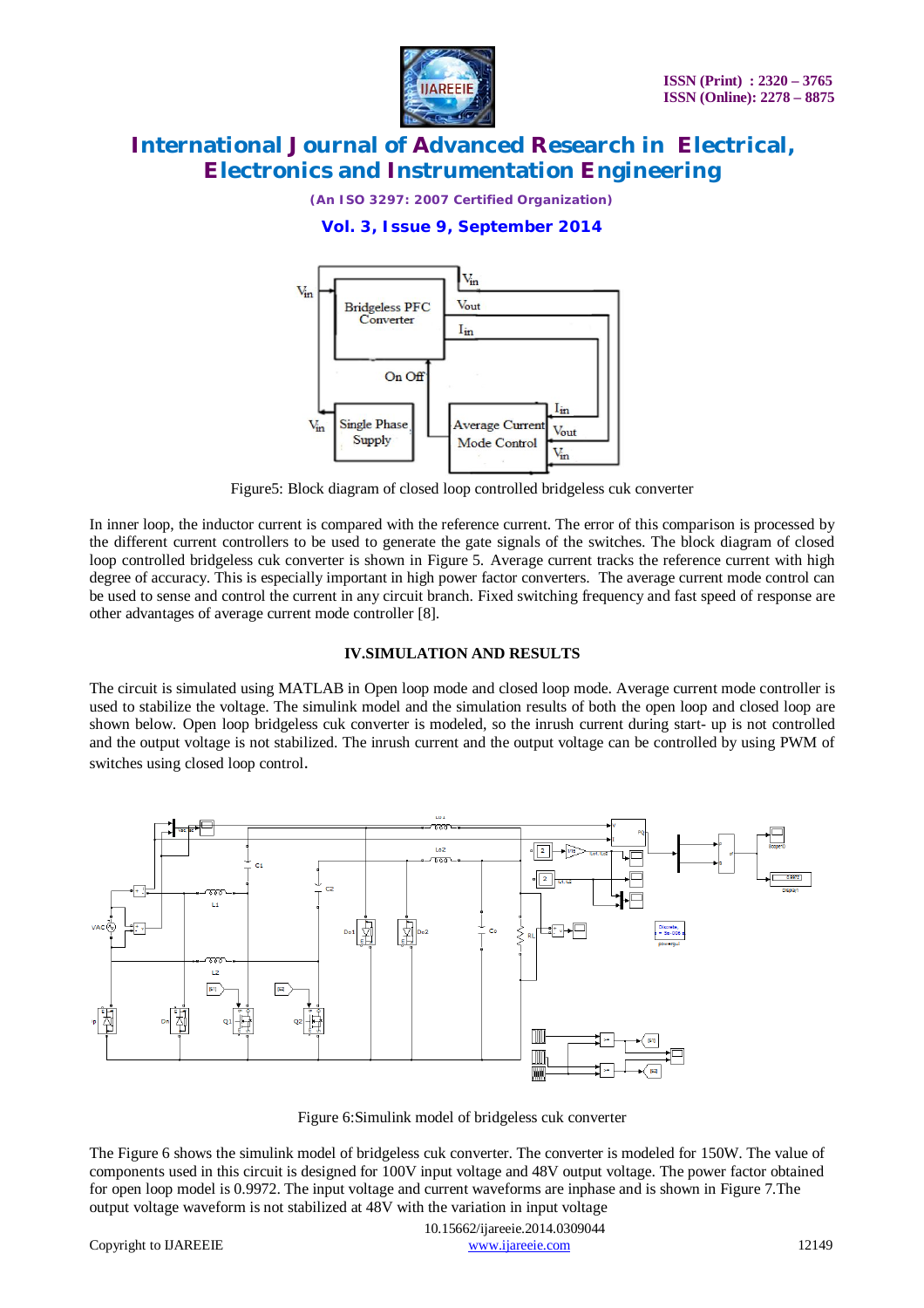

*(An ISO 3297: 2007 Certified Organization)*

**Vol. 3, Issue 9, September 2014**



Figure 7:Input voltage and current waveforms

The output voltage waveform for bridgeless cuk converter is shown in Figure8.



Figure.7 shows the input voltage and input current waveforms. It is found that the phase difference between input voltage and input current is equal to zero. Here the power factor obtained is nearer to unity power factor and it is approximately 0.997. Figure 8 shows the output voltage waveform. An output voltage of approximately 48V is obtained. The output voltage will vary, if the input voltage is varied from 100V. Hence a closed loop model is developed for the bridgeless cuk converter. Simulink model of closed loop bridgeless PFC cuk converter is developed for input voltage 100V at 50Hz and output DC voltage of 48V and power rating of 150W. The output voltage is regulated by using the voltage controller loop and the shape of the input current is controlled by using the current controller loop. The PI controllers are used as the voltage controller and current controller. The simulink model of the closed loop bridgeless PFC cuk converter is shown in Figure 9.



Figure 9: Simulink model of closed loop bridgeless cuk converter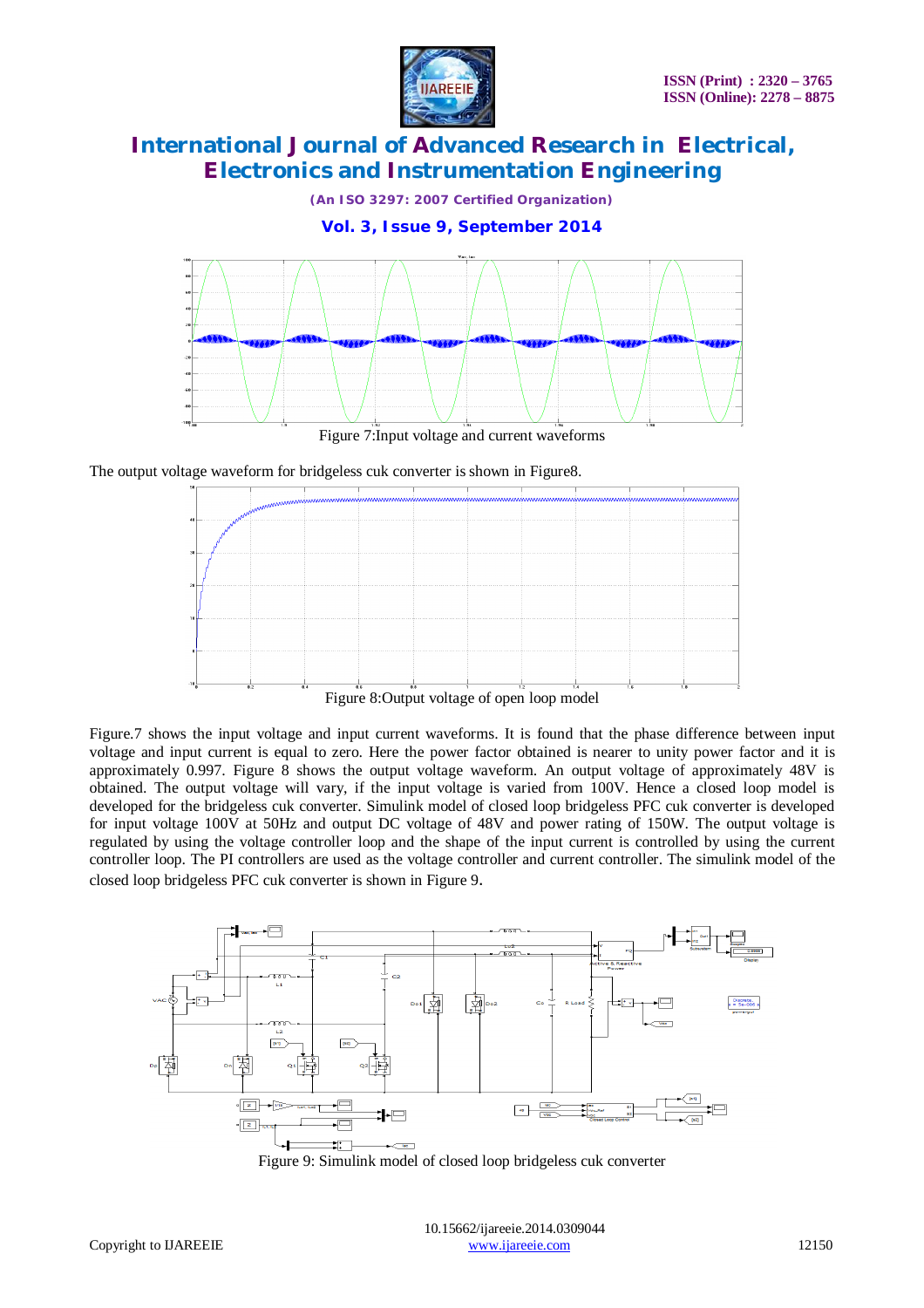

*(An ISO 3297: 2007 Certified Organization)*

### **Vol. 3, Issue 9, September 2014**

The input voltage and current waveforms for closed loop bridgeless cuk converter is inphase and also the input current follows the input voltage waveform



Figure 10:Input voltage and current waveforms of closed loop model

The output voltage obtained for closed loop bridgeless cuk converter is 48V and it is stabilized at 48V even when the input voltage varies in the range of 80-130V.



Figure 11:Output voltage waveform of closed loop model

The input voltage and current waveforms for the closed loop model is shown in Figure 10. The output voltage waveform for an input voltage of 110V is also shown in Figure 11.

### **VI.CONCLUSION**

A single phase AC to DC bridgeless CUK rectifier is discussed and simulated. Performance of the converter is verified by simulation and experimental results. The bridgeless CUK rectifier is simulated in MATLAB/SIMULINK in both open loop mode and closed loop mode. The average current mode control strategy is used for the proposed circuit to improve the input power factor and to stabilize the output voltage. The closed loop model gives a power factor approximately equal to 0.999.

.